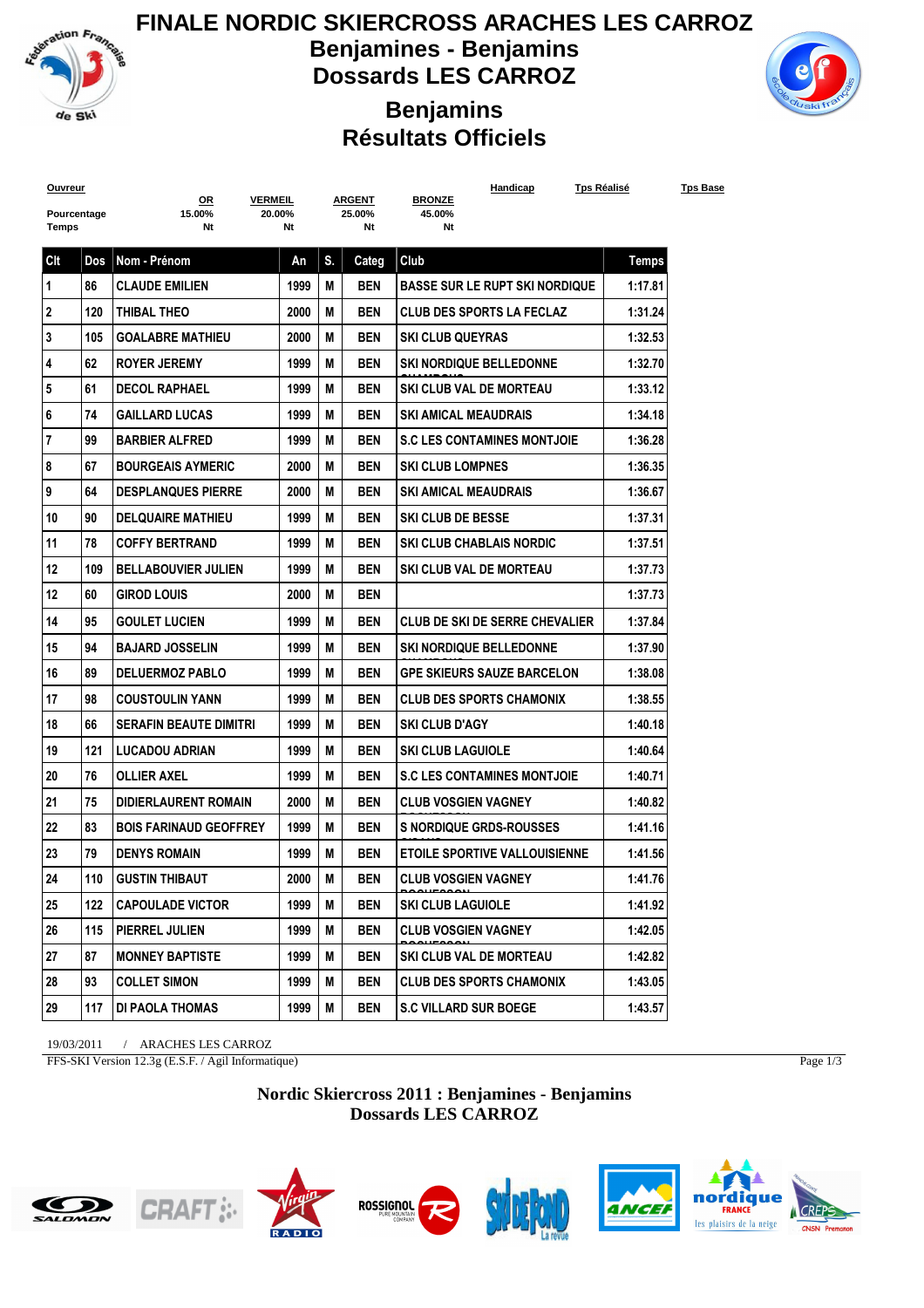| Clt | Dos | Nom - Prénom                | An   | S. | Categ      | Club                               | <b>Temps</b> |
|-----|-----|-----------------------------|------|----|------------|------------------------------------|--------------|
| 30  | 77  | <b>DEROCHE REMY</b>         | 1999 | M  | <b>BEN</b> | <b>CLUB DES SPORTS CHAMONIX</b>    | 1:43.77      |
| 31  | 106 | <b>MERMOUD REMY</b>         | 1999 | М  | <b>BEN</b> | CLUB DES SPORTS CHAMONIX           | 1:44.21      |
| 32  | 59  | <b>SAVART STEVENSON</b>     | 2000 | M  | <b>BEN</b> | LA BRESSAUDE SECTION SKI           | 1:44.87      |
| 33  | 101 | THIRIAT JULES               | 1999 | М  | <b>BEN</b> | CLUB VOSGIEN VAGNEY                | 1:45.19      |
| 34  | 103 | <b>BERTRAND HARDY AMADI</b> | 2000 | М  | <b>BEN</b> | <b>SKI CLUB QUEYRAS</b>            | 1:45.36      |
| 35  | 118 | <b>MANSOURI HUGO</b>        | 2000 | М  | <b>BEN</b> | <b>S NORDIQUE GRDS-ROUSSES</b>     | 1:45.38      |
| 36  | 88  | <b>GILET VALENTIN</b>       | 1999 | M  | <b>BEN</b> |                                    | 1:45.64      |
| 37  | 57  | <b>DORIDANT ADRIEN</b>      | 2000 | M  | <b>BEN</b> | <b>LA BRESSAUDE SECTION SKI</b>    | 1:45.72      |
| 38  | 113 | <b>GATIGNOL JULES</b>       | 1999 | M  | <b>BEN</b> | SKI CLUB DE BESSE                  | 1:46.98      |
| 39  | 102 | DUVAL AXEL                  | 2000 | М  | <b>BEN</b> |                                    | 1:47.26      |
| 40  | 97  | <b>GAUTIER TIMOTHE</b>      | 1999 | М  | <b>BEN</b> | <b>S.C VILLARD SUR BOEGE</b>       | 1:47.79      |
| 41  | 119 | <b>DESMUS GUILLAUME</b>     | 1999 | М  | <b>BEN</b> | CLUB DES SPORTS CHAMONIX           | 1:48.37      |
| 42  | 58  | <b>CHAIX ANTHONY</b>        | 1999 | М  | <b>BEN</b> | <b>S.C GAP BAYARD</b>              | 1:48.73      |
| 43  | 73  | <b>PIALLE MATHYS</b>        | 2000 | M  | <b>BEN</b> | CLUB DES SPORTS CHAMONIX           | 1:48.78      |
| 44  | 100 | <b>LAUDE EMILIEN</b>        | 2000 | М  | <b>BEN</b> | <b>SKI AMICAL MEAUDRAIS</b>        | 1:49.59      |
| 45  | 65  | <b>GRANDMOUGIN ANTOINE</b>  | 2000 | М  | <b>BEN</b> | CLUB VOSGIEN VAGNEY                | 1:49.96      |
| 46  | 104 | <b>DUINAT SACHA</b>         | 2000 | М  | <b>BEN</b> | <b>S.C CHAUX DU DOMBIEF</b>        | 1:50.26      |
| 47  | 96  | <b>VURLI MAXIME</b>         | 1999 | М  | <b>BEN</b> | <b>SKI CLUB D'AGY</b>              | 1:50.68      |
| 48  | 112 | <b>BEAULIEU CEDRIC</b>      | 1999 | M  | <b>BEN</b> | CLUB VOSGIEN VAGNEY                | 1:50.70      |
| 49  | 71  | <b>KLIPFEL ADRIEN</b>       | 1999 | M  | <b>BEN</b> | <b>S.C VILLARD SUR BOEGE</b>       | 1:51.29      |
| 50  | 52  | <b>BRANCOLINI DAMIEN</b>    | 1999 | M  | <b>BEN</b> | CLUB DES SPORTS CHAMONIX           | 1:51.84      |
| 51  | 84  | <b>EUVRARD LUCAS</b>        | 2000 | M  | <b>BEN</b> |                                    | 1:52.08      |
| 52  | 81  | <b>MARTIN ANTONIN</b>       | 1999 | М  | <b>BEN</b> | <b>S.C VILLARD SUR BOEGE</b>       | 1:52.49      |
| 53  | 70  | <b>MOLLIEX PAUL</b>         | 2000 | M  | <b>BEN</b> |                                    | 1:52.95      |
| 54  | 63  | <b>GOUJON CYRILLE</b>       | 2000 | М  | <b>BEN</b> | <b>CLUB DES SPORTS CHAMONIX</b>    | 1:53.54      |
| 55  | 51  | <b>MONNARD YAEL</b>         | 2000 | М  | <b>BEN</b> | <b>S.C LES CONTAMINES MONTJOIE</b> | 1:54.11      |
| 56  | 53  | <b>DELBOS NATHAN</b>        | 1999 | M  | <b>BEN</b> | <b>S.C VILLARD SUR BOEGE</b>       | 1:54.12      |
| 57  | 92  | PETIT ERSKINE NIALL         | 2000 | M  | <b>BEN</b> | CLUB DES SPORTS LA FECLAZ          | 1:54.15      |
| 58  | 56  | <b>DEREXEL JUSTIN</b>       | 2000 | M  | <b>BEN</b> | A.S GERARDMER SKI NORDIQUE         | 1:54.77      |
| 59  | 68  | <b>BEHRA GAETAN</b>         | 2000 | М  | BEN        | SKI CLUB VOSGIEN MASEVAUX          | 1:55.77      |
| 60  | 54  | <b>VUILLET SIMON</b>        | 2000 | M  | <b>BEN</b> |                                    | 1:58.85      |
| 61  | 116 | VANO MATTEO                 | 1999 | М  | BEN        | <b>S.C VILLARD SUR BOEGE</b>       | 2:02.27      |
|     |     | <b>ABANDONS (1)</b>         |      |    |            |                                    |              |
|     | 91  | <b>FALLOT OSCAR</b>         | 2000 | M  | <b>BEN</b> | <b>CLUB DES SPORTS CHAMONIX</b>    | Abd          |
|     |     | <b>ABSENTS (10)</b>         |      |    |            |                                    |              |
|     | 114 | <b>SUISSE TITOUAN</b>       | 1999 | M  | <b>BEN</b> | A.S GERARDMER SKI NORDIQUE         | Abs          |
|     | 111 | <b>BOURGEOIS REPUBLIQUE</b> | 1999 | Μ  | <b>BEN</b> | <b>ABBAYE SKI CLUB</b>             | Abs          |
|     | 108 | <b>SJOSTROM BAPTISTE</b>    | 1999 | Μ  | <b>BEN</b> | <b>S.C VILLARD SUR BOEGE</b>       | Abs          |
|     | 107 | <b>MAHILLON ROBIN</b>       | 1999 | Μ  | <b>BEN</b> | <b>CLUB OMNISPORTS DEVOLUY</b>     | Abs          |
|     | 85  | <b>POUTS MARIUS</b>         | 1999 | M  | <b>BEN</b> | CLUB DES SPORTS CHAMONIX           | Abs          |
|     | 82  | <b>KNOETZER ILAN</b>        | 1999 | M  | <b>BEN</b> | CLUB DES SPORTS CHAMONIX           | Abs          |
|     | 80  | <b>LILLAZ TOM</b>           | 2000 | Μ  | BEN        | CENTRE SKI NORDIQUE DU REVARD      | Abs          |
|     |     |                             |      |    |            |                                    |              |

19/03/2011 / ARACHES LES CARROZ

FFS-SKI Version 12.3g (E.S.F. / Agil Informatique)

## **Nordic Skiercross 2011 : Benjamines - Benjamins Dossards LES CARROZ**

Page 2/3